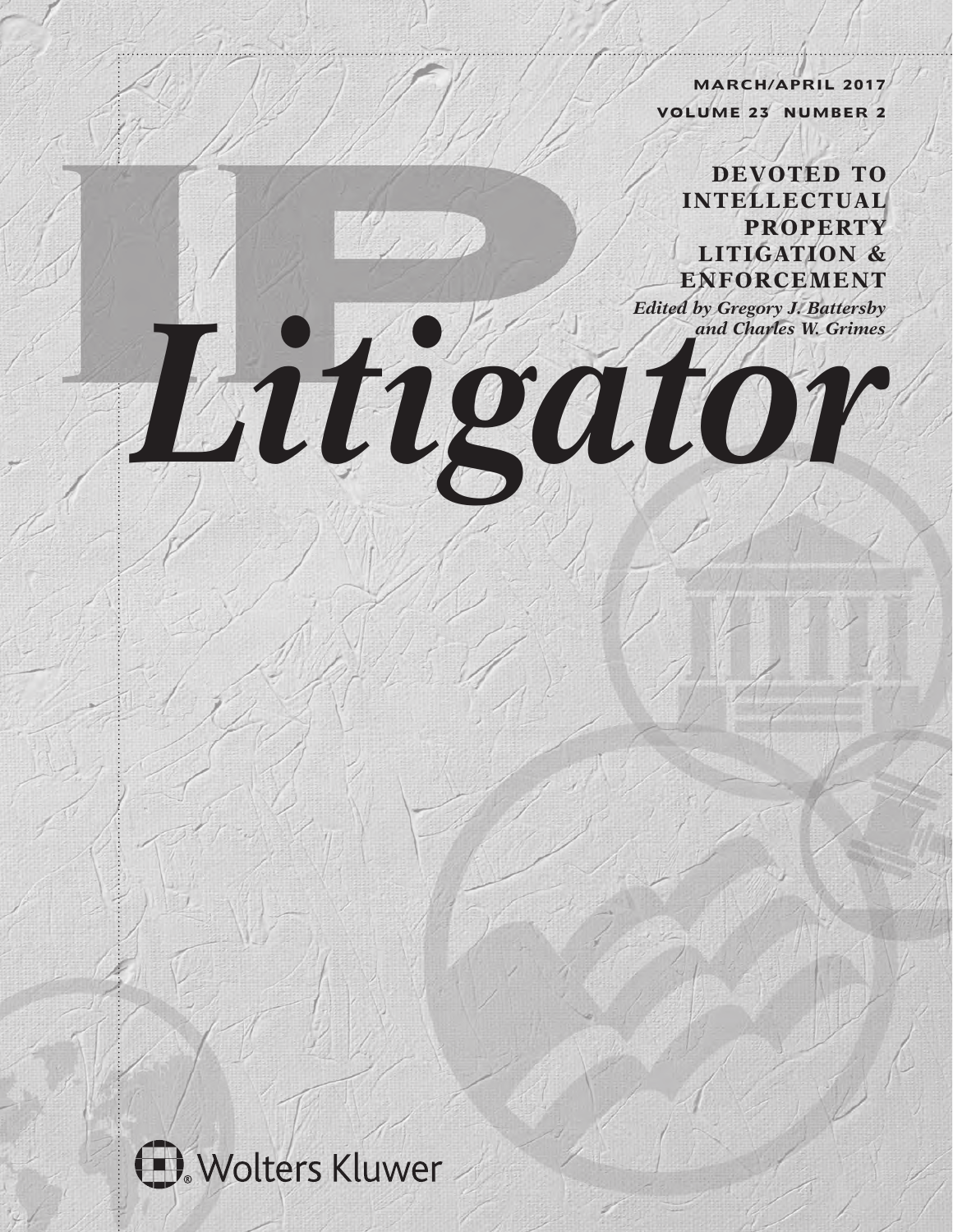## **Practice Areas**

### **Copyright Litigation J. Alexander Lawrence and Abigail Colella**

#### **What Is a "Repeat Infringer" under the DMCA Copyright Safe Harbors**

Congress enacted the Digital Millennium Copyright Act (DMCA) nearly two decades ago seeking to balance the needs of two factions: (1) content creators, who were struggling to protect their intellectual property in the digital age, and (2) fledgling Internet companies, who feared being held liable for the misdeeds of their customers. For the Internet companies, Congress offered relief by creating a number of "safe harbors" shielding such companies from copyright-related damages arising from their customers' infringing activities.

In particular, the DMCA established four distinct safe harbors for online service providers, each safe harbor aimed at a different type of online activity (*i.e.*, transitory digital network communications; system caching; online hosting; and provision of information location tools) and each with its own set of eligibility requirements. To qualify for *any* of these DMCA safe harbors, however, the DMCA requires that service providers "reasonably implement" a policy that provides for the termination of "repeat infringers" in "appropriate circumstances."

Despite the threshold importance of repeat infringer policies, the DMCA left many questions unanswered. Who exactly counts as an

"infringer"? Does it include every user accused of infringement or only those found culpable in court? If it's somewhere in between, what level of proof is required before a service provider is required to take action? Can the repeat infringer policy differentiate between those who upload infringing content for others to copy and share and those who only download such content for their own personal viewing? How many acts of infringement does it take to become a "repeat infringer" anyway?

#### **Second Circuit Clarifies**

When the Second Circuit Court of Appeals recently denied rehearing *en banc* and issued a modified opinion in *EMI Christian Music Group, Inc. v. MP3tunes* [US Court of Appeals, 2d Cir., Oct. 25, 2016, amended December 13, 2016], it added its voice in the limited, but growing, number of cases addressing these questions. The *MP3tunes* case involves two Web sites founded in 2005 by Internet entrepreneur Michael Robertson. (Mr. Robertson is also the founder and CEO of MP3.com, which, only a few years earlier, had been held liable for widespread copyright infringement.)

The first of Mr. Robertson's two Web sites at issue, mp3tunes.com, was an early cloud storage "locker" for digital music. The second Web site, sideload.com, allowed users to search the Internet for "free" music files and then copy (*i.e.*, sideload) those files directly to their online locker. Many

of these files allegedly contained pirated music and, in 2007, EMI sued MP3tunes and Mr. Robertson for copyright infringement.

In a 2011 summary judgment decision, Judge Pauley, a federal judge in Manhattan, held that, as a matter of law, MP3tunes had reasonably implemented a repeat infringer policy under the DMCA; in support of his decision, Judge Pauley noted that the company had instituted a policy for responding to DMCA takedown requests and actually had "terminated the accounts of 153 users who allowed others to access their lockers and copy music files without authorization." The court's analysis, however, used a narrow definition of "repeat infringers," including only those who *upload* infringing content to the Internet with *knowledge* that the content is infringing. The court explained:

MP3tunes' users do not upload content to the internet, but copy songs from third-party sites for their personal entertainment. There is a difference between (1) users who know they lack authorization and nevertheless upload content to the internet for the world to experience or copy, and (2) users who download content for their personal use and are otherwise oblivious to the copyrights of others.

Despite the court's validation of the MP3tunes repeat infringer policy, the jury ultimately found the company willfully blind to infringing activity by its customers and thus ineligible for DMCA safe harbor protection. On appeal, a panel of judges on the Second Circuit found that the district court had erred, both regarding the definition of "repeat infringer" and on whether MP3tunes' repeat infringer policy was reasonable as a matter of law.

Reevaluating the meaning of "repeat infringer," the Second Circuit noted that infringement is a strict liability